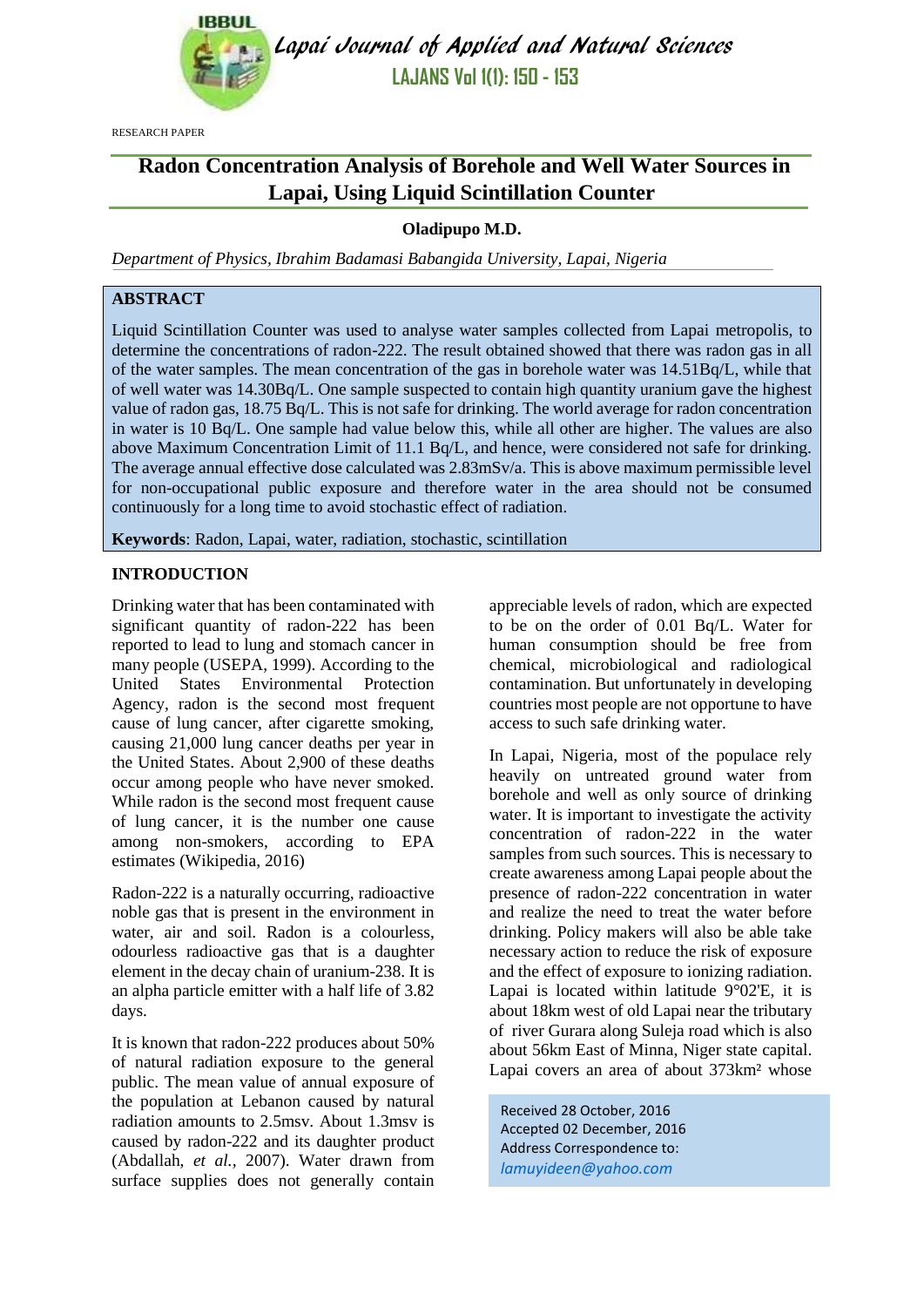population was estimated to be about 18,600. It is located in the southern part of Niger state on a geological base of indifferent basement complex of mainly gneiss, magmatite and schist. The area is characterized by continuous protruding imposing rocks, hills and mountains interrupted with guinea savanna plains forming attractive landscape. The landform generally tilted south-eastwards thereby directing most of the drains towards River Gurara which flows southwards.

#### **METHODOLOGIES**

Water samples were collected from various wells and boreholes at different locations within Lapai metropolis. Each of them was labelled as shown in table 1.

Table 1: Sample location and identification codes

| Location                | <b>Sample ID</b> |  |
|-------------------------|------------------|--|
| Soje Area               | WW1              |  |
| Federal Lowcost         | WW2              |  |
| Student Villa           | WW3              |  |
| Badeggi market          | BH1              |  |
| Magaji Primary School   | BH <sub>2</sub>  |  |
| Junior Secondary School | BH <sub>3</sub>  |  |
| University Main Campus  | BH4              |  |

They were collected in dry-cleaned plastic sample bottles. The samples were analyzed as soon as possible after collection without allowing them to stay long (maximum of three days), to achieve maximum accuracy. 10ml

each of the samples were added into a scintillation vial containing 10ml of the instagel scintillation cocktail. Having been sealed tightly, the vials were shaken for more than two minutes to extract <sup>222</sup>Rn in water phase into the organic scintillator. The samples were allowed to stay for three hours after preparation, so that radioactive equilibrium between  $^{222}$ Rn and its daughter progeny will be reached. In order to avoid leakage of <sup>222</sup>Rn gas, measurements were carried out within 24 hours after preparation. Liquid scintillation counter (Tri-Carb-LSA1000) was used for the analysis of the samples collected. The activities of the samples in count per minute were obtained, and the concentration of <sup>222</sup>Rn was calculated with the following equation

$$
Rn(Bq/L) = \frac{100 \times (SC - BC) \exp(\lambda t)}{60 (CF) \times (D)} \tag{1}
$$

The annual effective doses due to the intake of radon were calculated from the mean activity concentration  $A_{Rn}$  using the following equation:

$$
E_{(Rn)}=D_{e(Rn)}.\ I_w.\ A_{(Rn)}\tag{2}
$$

where  $D_{e(Rn)}$  is the effective dose per unit intake of radon in water for adults, taken as  $10 - 8$ Sv/Bq (UNSCEAR, 1993) and  $I_w$  is the water consumption rate, taken to be 2 litres per day.

#### **RESULTS AND DISCUSSIONS**

The raw result of the activity of  $222$  radon counted in the water samples collected from different wells and boreholes, using liquid scintillation machine is presented in table 2. Also presented in the table are the radon concentration and the corresponding annual effective doses.

Table 2: Activity concentration of radon-222 and the corresponding annual effective dose in groundwater samples from Lapai.

| S/N            | Sample ID       | Sample Activity<br>Count/minute | Radon Concentration<br>(Bq/L) | Annual<br><b>Effective Dose</b><br>(mSv/year) |
|----------------|-----------------|---------------------------------|-------------------------------|-----------------------------------------------|
|                | WW1             | 128.58                          | $13.94 \pm 1.13$              | 2.7                                           |
| 2              | WW <sub>2</sub> | 127.15                          | $09.55 \pm 1.12$              | 1.9                                           |
| 3              | WW3             | 149.13                          | $18.75 \pm 1.22$              | 3.7                                           |
| $\overline{4}$ | BH <sub>1</sub> | 136.35                          | $15.73 \pm 1.16$              | 3.1                                           |
|                | BH <sub>2</sub> | 128.68                          | $14.60 \pm 1.13$              | 2.8                                           |
| 6              | BH <sub>3</sub> | 132.07                          | $15.09 \pm 1.14$              | 3.0                                           |
|                | BH4             | 124.68                          | $13.30 \pm 1.11$              | 2.6                                           |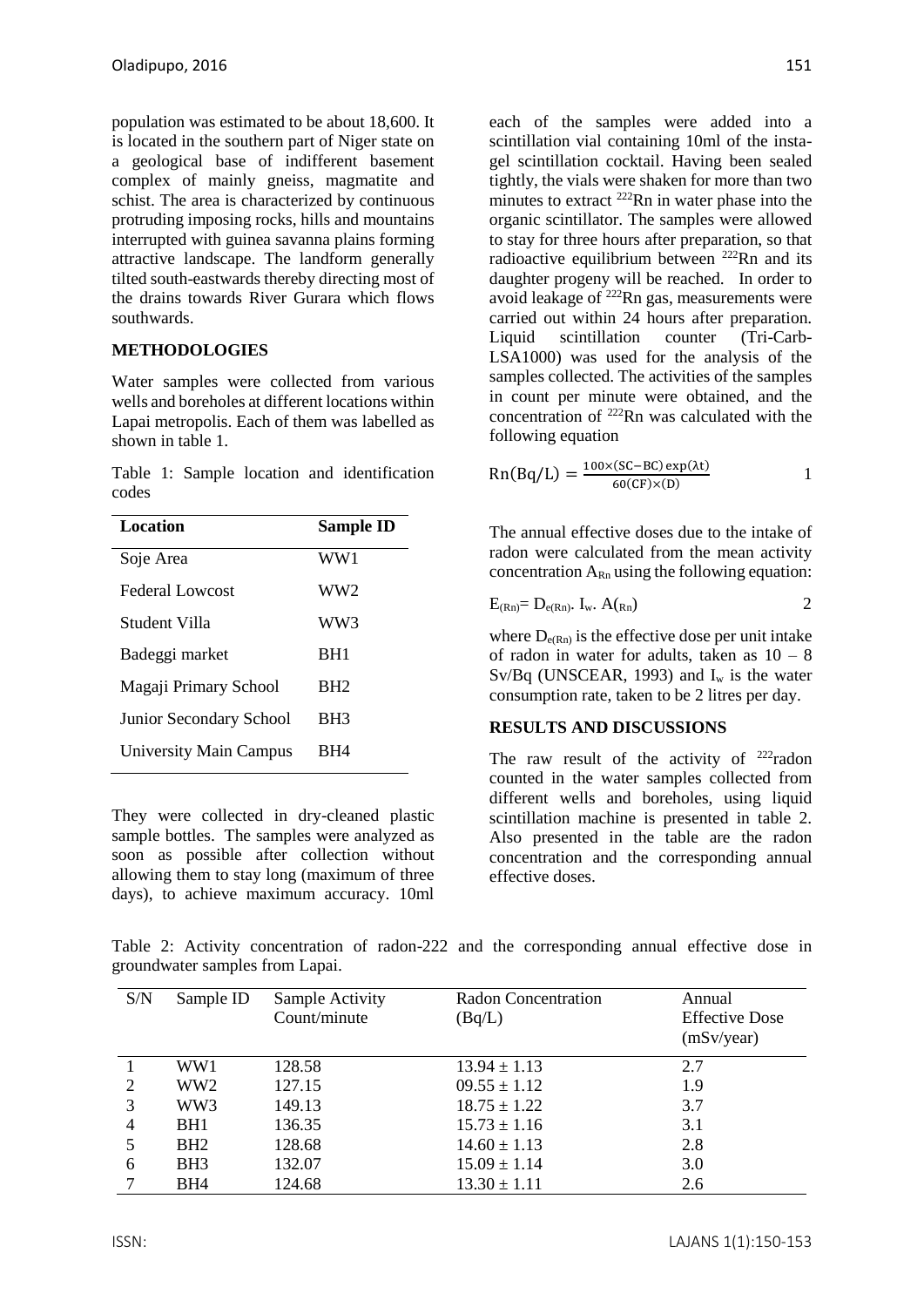From the results, sample WW2 has the lowest activity of 9.55bq/L, which is less than the Maximum Concentration Limit (MCL) of 11.1Bq/L set by USEPA (1991). It is also less than the assumed world average value of 10Bq/L (WHO, 1996; UNSCEAR, 1993). Samples BH2 and BH4 with activity of 13.94bq/L and13.30bq/L respectively are slightly higher than the set limits. Also samples WW1, BH1 and BH3 with concentrations of 14.60Bq/L,15.73Bq/L and 15.09bq/L respectively have values that are slightly higher than the standard values. The sample with highest radon concentration is WW3, with activity of 18.75Bq/L, which is clearly above the maximum concentration limit and therefore poses a threat to the people around the area. The mean <sup>222</sup>Rn concentration for the well water samples was 14.51Bq/L while that of borehole was 14.30Bq/L. All of the values are compared in figure 1.





In figure 1, there are little variations in the values of <sup>222</sup>Rn concentration for borehole water, whereas the variations are much between values obtained for well water. The borehole water samples were obtained from very deep sources and the similarities in the results indicates that there are similar types of basement rock across Lapai metropolis. As for surface water from shallow wells, there is indication that a great variation exists in the type of soils and minerals at different locations within the metropolis. A mineral deposit containing significant level of naturally occurring radioactive material, such as uranium ore is suspected to be present at location of WW3, where abnormally high value of 18 .75Bq/L was recorded. Geological survey of the area will provide more insight to this.

The annual effective dose values fall within a range of 1.9mSv/a to 3.7mSv/a, with average of 2.83mSv/a. These are higher than 1mSv/a maximum permissible dose for nonoccupational public exposure, as recommended by the International Commission for Radiological Protection (ICRP). The maximum value of effective dose obtained here, 3.7mSv/a, is not sufficient to cause any known early biological effect of radiation. However, continuous ingestion of  $^{222}$ Rn will lead to cumulative effective dose over an extended period of time. The minimum cumulative effective dose that is known to cause radiation sickness is 100mSv. Living in Lapai for 35 years will expose one to this amount of radiation dose. There is tendency therefore that inhabitant of Lapai who drink water from these sources for more than thirty-five years will experience stochastic effects of radiation.

# **Conclusion**

The  $222$ Rn concentrations in ground water sources from Lapai were determined with liquid scintillation counting method. The result showed that the mean <sup>222</sup>Rn concentration of 14.51Bq/L in borehole water and 14.30Bq/L in well water were slightly higher than world average of 10Bq/L and Maximum Concentration Limit of 11.1Bq/L. The concentration of <sup>222</sup>Rn in borehole water was fairly constant across the city, while those of well water vary greatly from one part of the city to another, and it was deduced that there could be a mineral deposit at location of the sample with highest concentration of <sup>222</sup>Rn. The mean annual effective dose of 2.83 obtained is higher than 1mSv/a maximum permissible dose for non-occupational public exposure recommended by ICRP. Although, the maximum value of 3.7mSv/a obtained is not sufficient to cause any known early biological effect of radiation, it can be responsible for stochastic effects of radiation for a person that spend more than thirty-five years in the area.

# **REFERENCES**

Abdallah, S.M., Habib, R.R., Nuwayhid, R.Y., Malek C., Katul, G. (2007). Radon Measurement in Wells and Springs in Lebanon. *Elsevier Journal of Radiation Measurement* 42, 218-303.